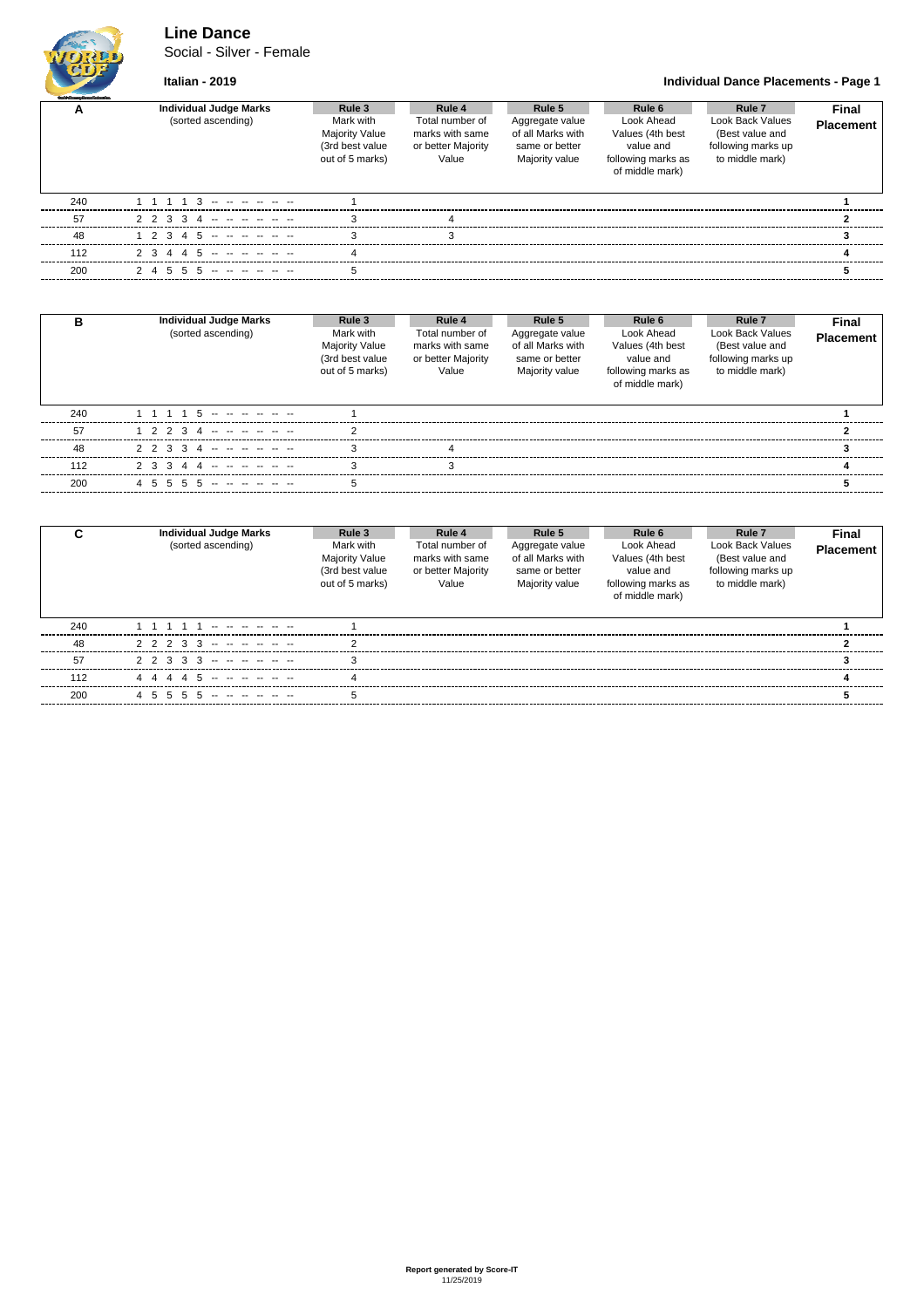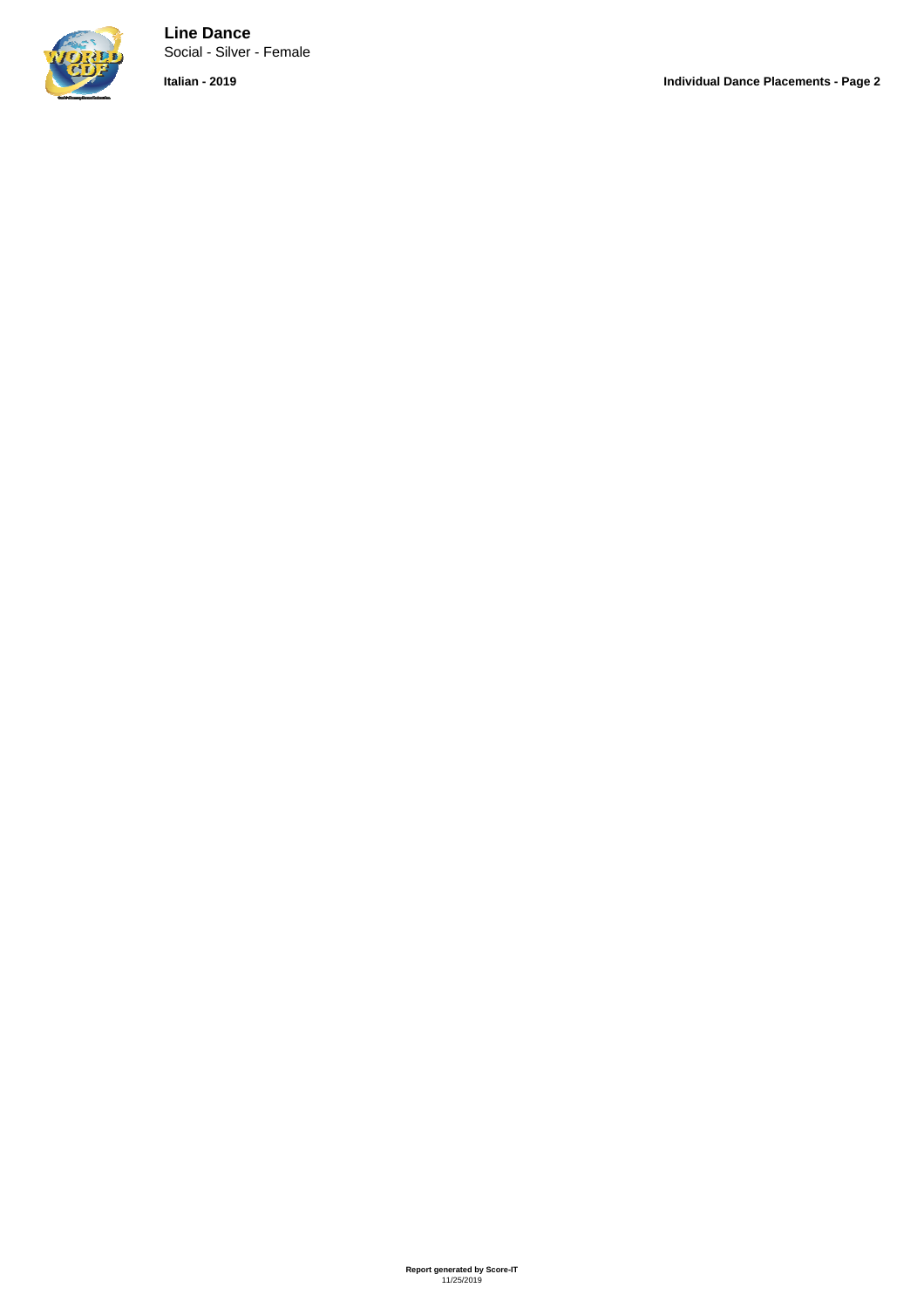## **Line Dance**

Social - Silver - Female



**Italian - 2019 Penalties - Page 3**

No penalties were applied in this dance. **<sup>A</sup>** 2 3 <sup>11</sup> **Judges** 4 | 5 | 6 | 7 | 8 | 9 1 | 2 | 3 | 4 | 5 | 6 | 7 | 8 | 9 | 10

No penalties were applied in this dance. **B Judges** 1 | 2 | 3 | 4 | 5 | 6 | 7 | 8 9 10 11

|             |                               | الطماء ال<br>vu, |  |  |  |  |  |  |  |  |  |  |
|-------------|-------------------------------|------------------|--|--|--|--|--|--|--|--|--|--|
|             |                               |                  |  |  |  |  |  |  |  |  |  |  |
| nnes<br>INU | s were applied in this dance. |                  |  |  |  |  |  |  |  |  |  |  |

No penalties were applied in this dance.

No penalties were applied in this dance.

No penalties were applied in this dance.

| <b>Penalty</b> | <b>Non-Conference Penalty Codes</b> |                              | <b>Conference Penalty Codes</b> |                                        |
|----------------|-------------------------------------|------------------------------|---------------------------------|----------------------------------------|
| <b>Codes</b>   | 1 Placement Reduction               | <b>Last Placement</b>        | Reasons                         | Codes                                  |
|                | - Costume and Appearance<br>U       | Prop Use<br>P<br>$\sim$      | Self Selected Music             | Single Lower Placement<br>$\sim$       |
|                | Basic Pattern<br>В                  | Dance Delivery               | Loss of Hat                     | Last Place<br>Q                        |
|                | - Courtesy & Floorcraft             | <b>Costume Minimums</b><br>н | Leaving the Dance Floor         | <b>Full Disqualification</b><br>$\sim$ |
|                | - Acceptable Behavior<br>A          | (Boots & Hats)               |                                 | Expulsion<br>E.                        |
|                | - Movement                          |                              |                                 |                                        |
|                | Timina                              |                              |                                 |                                        |